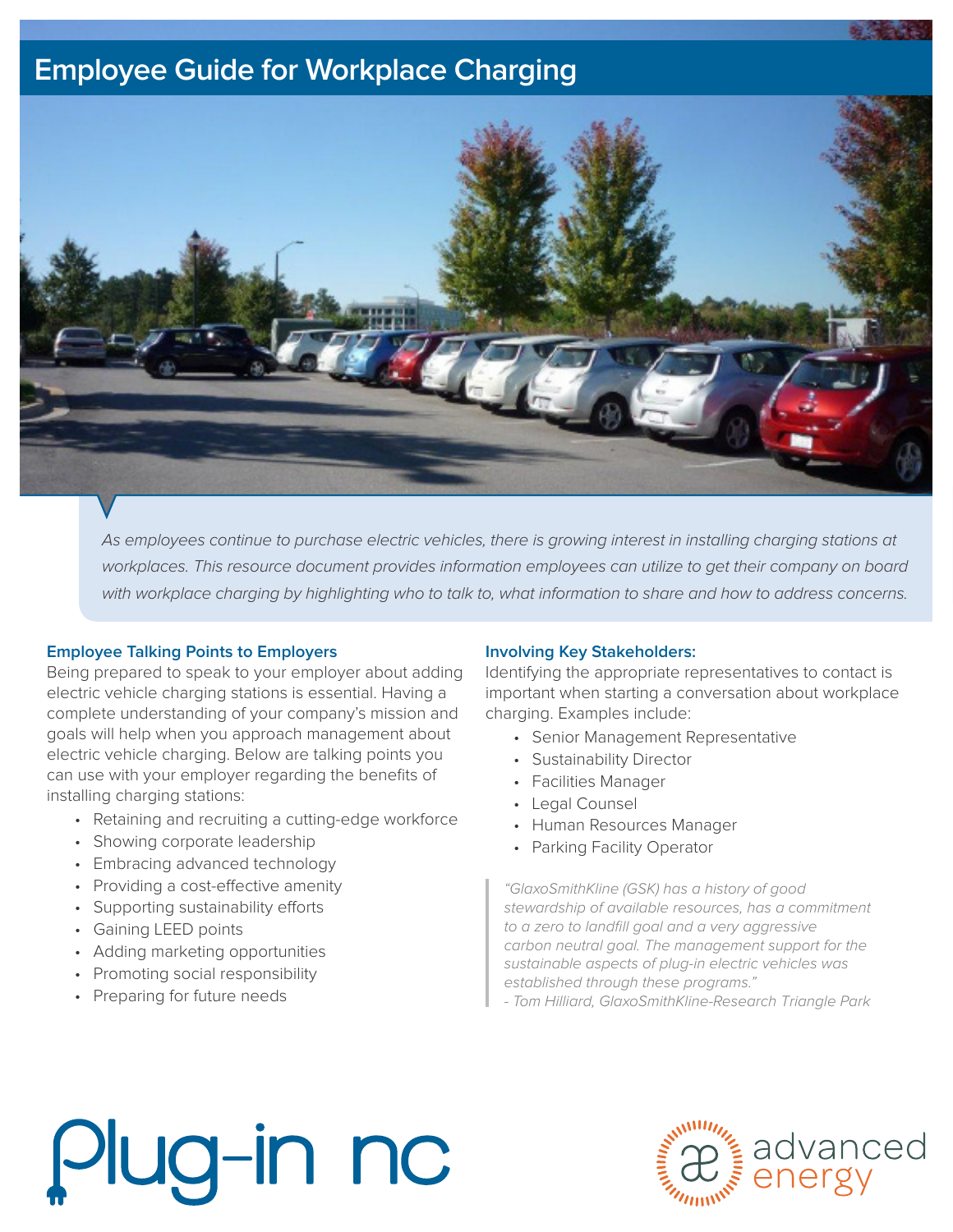Dear \_\_\_\_\_\_\_\_\_\_

I am writing to request that we install electric vehicle charging stations at our workplace. I (would like to purchase/have purchased) an electric vehicle and would like a way to charge at work. I have put a lot of time into weighing the costs and benefits of purchasing an electric vehicle, and I'm excited about my decision. Your additional support would be greatly appreciated.

There are thousands of electric vehicles registered in North Carolina, and the numbers are expected to continue to rise. As the electric vehicle market grows, requests for charging will as well.

Many workplaces in North Carolina are recognizing the benefits of adding charging stations for employees and visitors to use, such as showing corporate leadership, promoting sustainability, providing employees with an additional amenity, recruiting and retaining a cutting-edge workforce, and embracing advanced technology. Local businesses that have already installed charging stations include Bank of America, SAS, Pentair, GlaxoSmithKline, Duke Energy, NASCAR, Qualcomm, NC State University and the University of North Carolina at Chapel Hill.

I would appreciate the opportunity to share with you additional information on charging station options, installation details and maintenance needs. Please let me know if you have availability to meet or talk over the phone about this possibility.

Thank you for your time and consideration.

Sincerely,

#### **North Carolina Businesses with Workplace Charging**

ABB

Alpha Install UNC Pembroke SAS Pentair Biogen NC State University Duke Energy Elon University NASCAR Siemens Qualcomm GSK UNC Chapel Hill Appalachian State University Schneider Electric

"Workplace charging on Centennial Campus has helped to expand my mobility with my electric vehicle. While I do not charge every day, I am able to make additional trips outside of my regular commute without the worry of running out of charge on the way home." - Lisa P., Local EV Owner

#### **Plug-in NC Membership**

\_\_\_\_\_\_\_\_\_\_\_\_\_

Plug-in NC has been working since 2011 to establish North Carolina as a leader in electric transportation. Plug-in NC membership is free and open to businesses, schools, communities and organizations located in North Carolina that

have installed Level 2 or DC Fast Charge charging stations, purchased electric fleet vehicles or are working through education and outreach to promote driving electric. For more [information visit the Members page](http://www.pluginnc.com/become-a-member/)